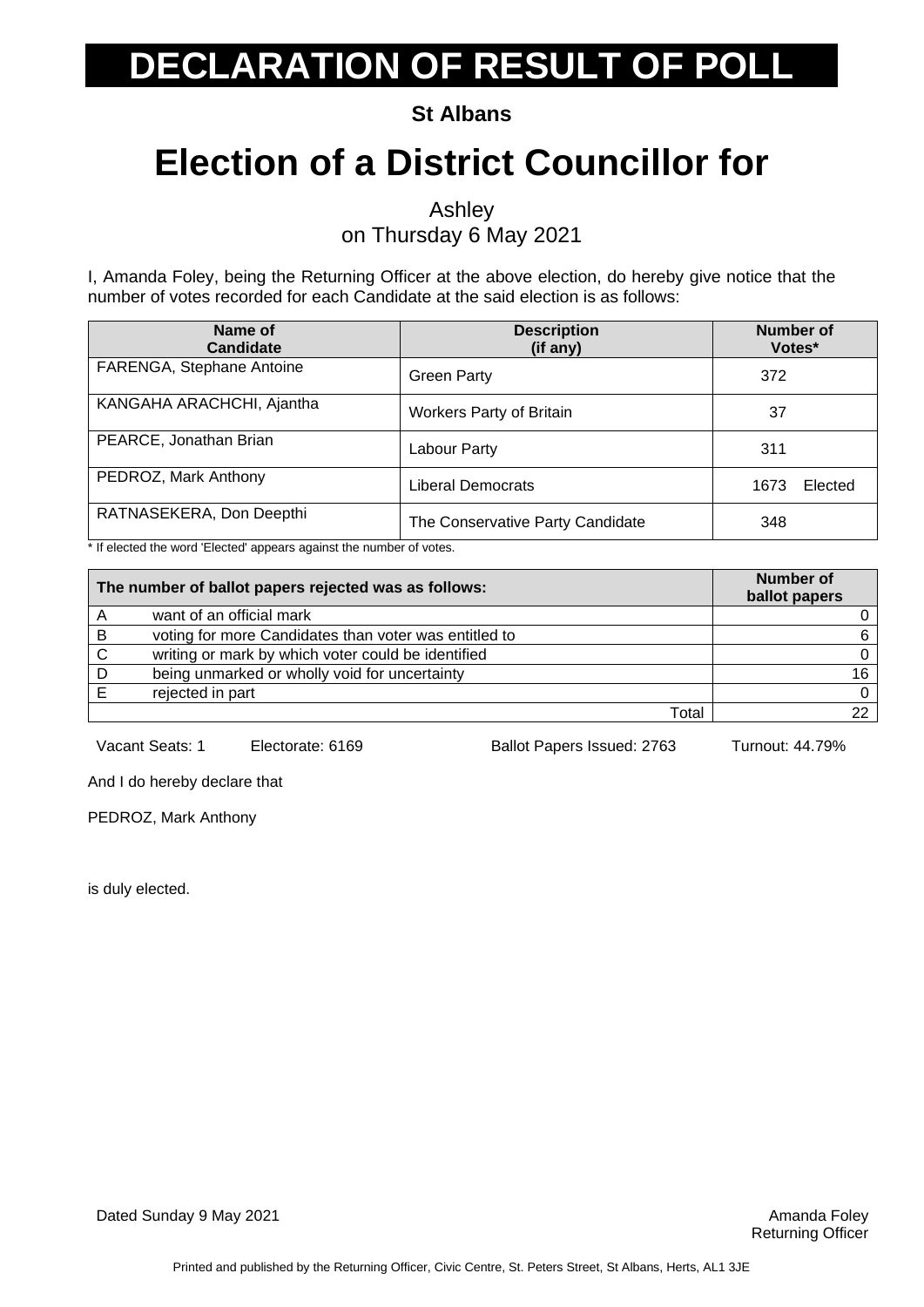**St Albans**

## **Election of a District Councillor for**

Batchwood

on Thursday 6 May 2021

I, Amanda Foley, being the Returning Officer at the above election, do hereby give notice that the number of votes recorded for each Candidate at the said election is as follows:

| Name of<br><b>Candidate</b>                          | <b>Description</b><br>(if any)   | Number of<br>Votes* |
|------------------------------------------------------|----------------------------------|---------------------|
| <b>ANDREWS, Ross William Peter</b>                   | The Conservative Party Candidate | 506                 |
| HOWLAND, Sinéad Keeley                               | Liberal Democrats                | Elected<br>1,311    |
| MCQUADE, Anne                                        | <b>Green Party</b>               | 188                 |
| PAKENHAM, Malachy<br>commonly known as PAKENHAM, Mal | Labour Party                     | 483                 |
| THURSTON, David Eric                                 | Reform UK                        | 35                  |

\* If elected the word 'Elected' appears against the number of votes.

|   | The number of ballot papers rejected was as follows:  | Number of<br>ballot papers |
|---|-------------------------------------------------------|----------------------------|
|   | want of an official mark                              |                            |
| B | voting for more Candidates than voter was entitled to |                            |
| C | writing or mark by which voter could be identified    |                            |
|   | being unmarked or wholly void for uncertainty         | 15                         |
|   | rejected in part                                      |                            |
|   | Total                                                 |                            |

Vacant Seats: 1 Electorate: 5577 Ballot Papers Issued: 2547 Turnout: 45.67%

And I do hereby declare that

Sinead Keeley Howland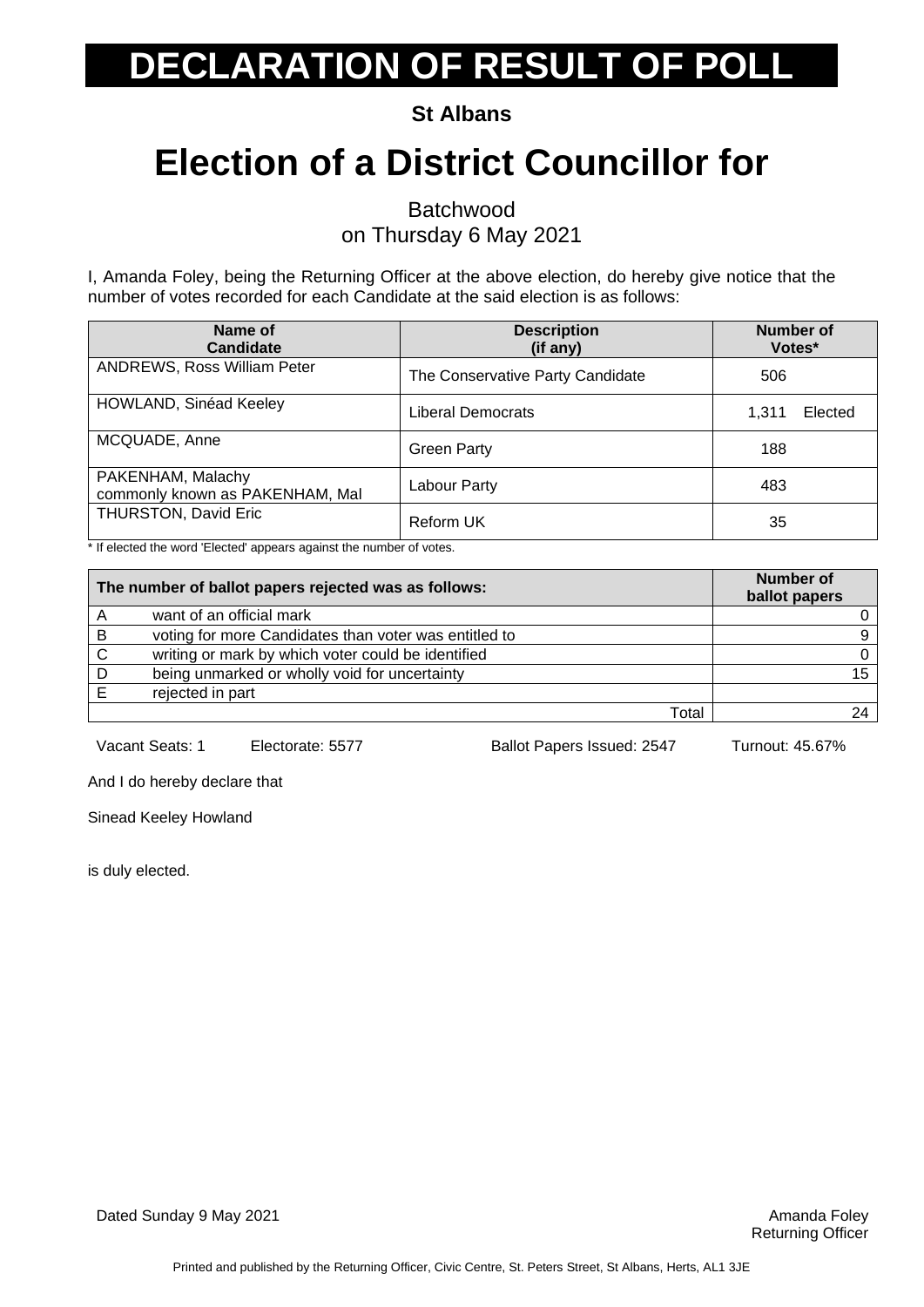**St Albans**

## **Election of a District Councillor for**

**Clarence** 

on Thursday 6 May 2021

I, Amanda Foley, being the Returning Officer at the above election, do hereby give notice that the number of votes recorded for each Candidate at the said election is as follows:

| Name of<br>Candidate                                       | <b>Description</b><br>(if any)   | <b>Number of</b><br>Votes* |
|------------------------------------------------------------|----------------------------------|----------------------------|
| FISHER, Matthew Robert<br>commonly known as FISHER, Matt   | <b>Green Party</b>               | 458                        |
| KILLEN, James Ambrose<br>commonly known as KILLEN, Ambrose | The Conservative Party Candidate | 388                        |
| SANDERSON, George William                                  | Labour Party                     | 172                        |
| <b>WHITE, Christopher James</b>                            | Liberal Democrats                | Elected<br>1.643           |

\* If elected the word 'Elected' appears against the number of votes.

| The number of ballot papers rejected was as follows: |                                                       | <b>Number of</b><br>ballot papers |
|------------------------------------------------------|-------------------------------------------------------|-----------------------------------|
|                                                      | want of an official mark                              |                                   |
| B                                                    | voting for more Candidates than voter was entitled to |                                   |
| C                                                    | writing or mark by which voter could be identified    |                                   |
|                                                      | being unmarked or wholly void for uncertainty         |                                   |
|                                                      | rejected in part                                      |                                   |
|                                                      | Total                                                 |                                   |

Vacant Seats: 1 Electorate: 5497 Ballot Papers Issued: 2676 Turnout: 48.68%

And I do hereby declare that

Christopher James White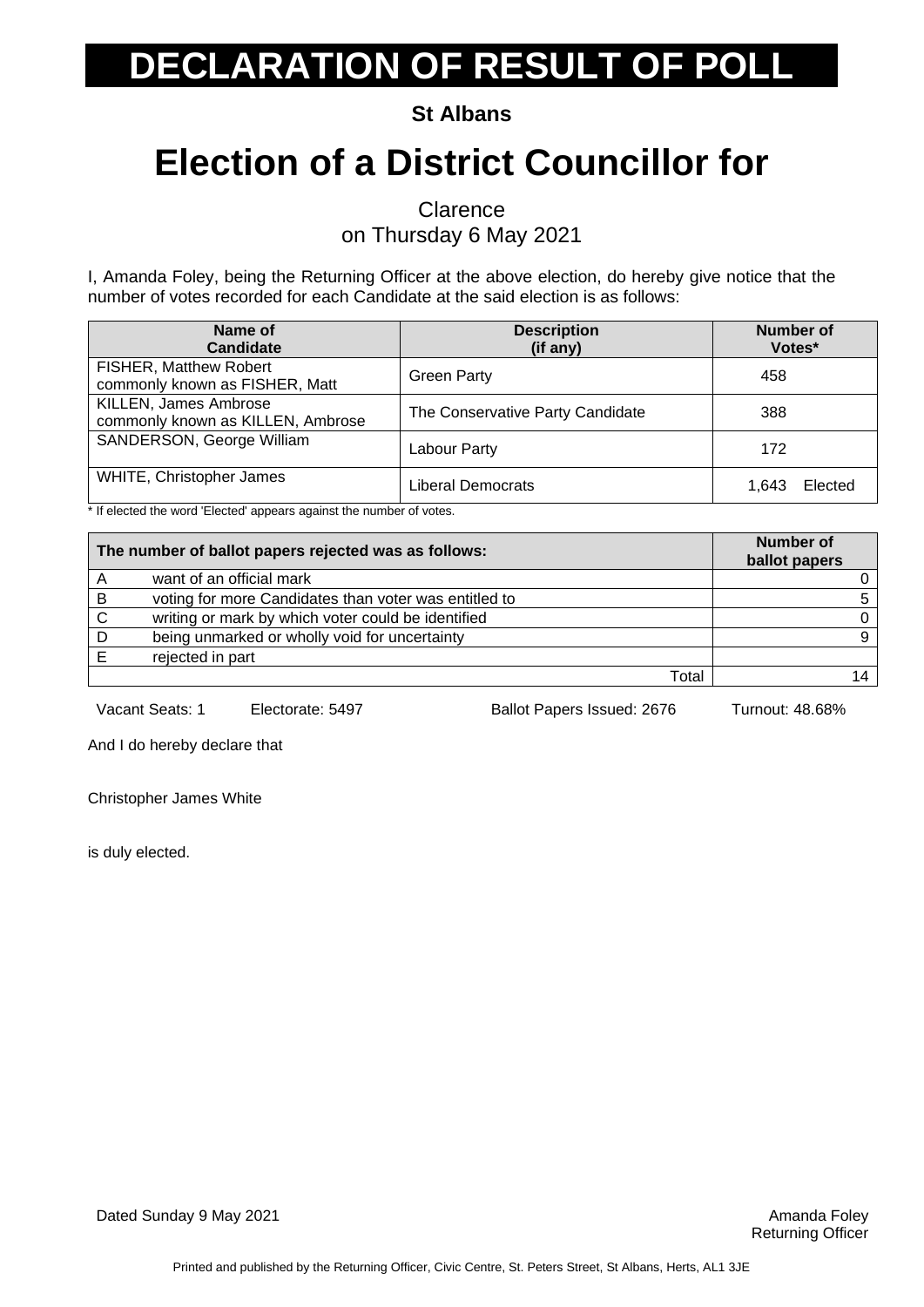**St Albans**

## **Election of a District Councillor for**

Cunningham on Thursday 6 May 2021

I, Amanda Foley, being the Returning Officer at the above election, do hereby give notice that the number of votes recorded for each Candidate at the said election is as follows:

| Name of<br>Candidate                                                     | <b>Description</b><br>(if any)   | <b>Number of</b><br>Votes* |
|--------------------------------------------------------------------------|----------------------------------|----------------------------|
| FLETCHER, Philip John<br>commonly known as FLETCHER, Phil                | <b>Green Party</b>               | 146                        |
| <b>HARRISON, Geoffrey Valentine</b><br>commonly known as HARRISON, Geoff | Liberal Democrats                | 1220<br>Elected            |
| PATON, John Mackenzie                                                    | Labour Party                     | 227                        |
| SWEENY, Jordan                                                           | The Conservative Party Candidate | 581                        |

\* If elected the word 'Elected' appears against the number of votes.

| The number of ballot papers rejected was as follows: |                                                       | <b>Number of</b><br>ballot papers |
|------------------------------------------------------|-------------------------------------------------------|-----------------------------------|
|                                                      | want of an official mark                              |                                   |
| B                                                    | voting for more Candidates than voter was entitled to | 6.                                |
| C                                                    | writing or mark by which voter could be identified    | 0                                 |
|                                                      | being unmarked or wholly void for uncertainty         | 20                                |
|                                                      | rejected in part                                      | 0                                 |
|                                                      | Total                                                 | 26                                |

Vacant Seats: 1 Electorate: 4931 Ballot Papers Issued: 2201 Turnout: 44.64%

And I do hereby declare that

HARRISON, Geoffrey Valentine commonly known as HARRISON, Geoff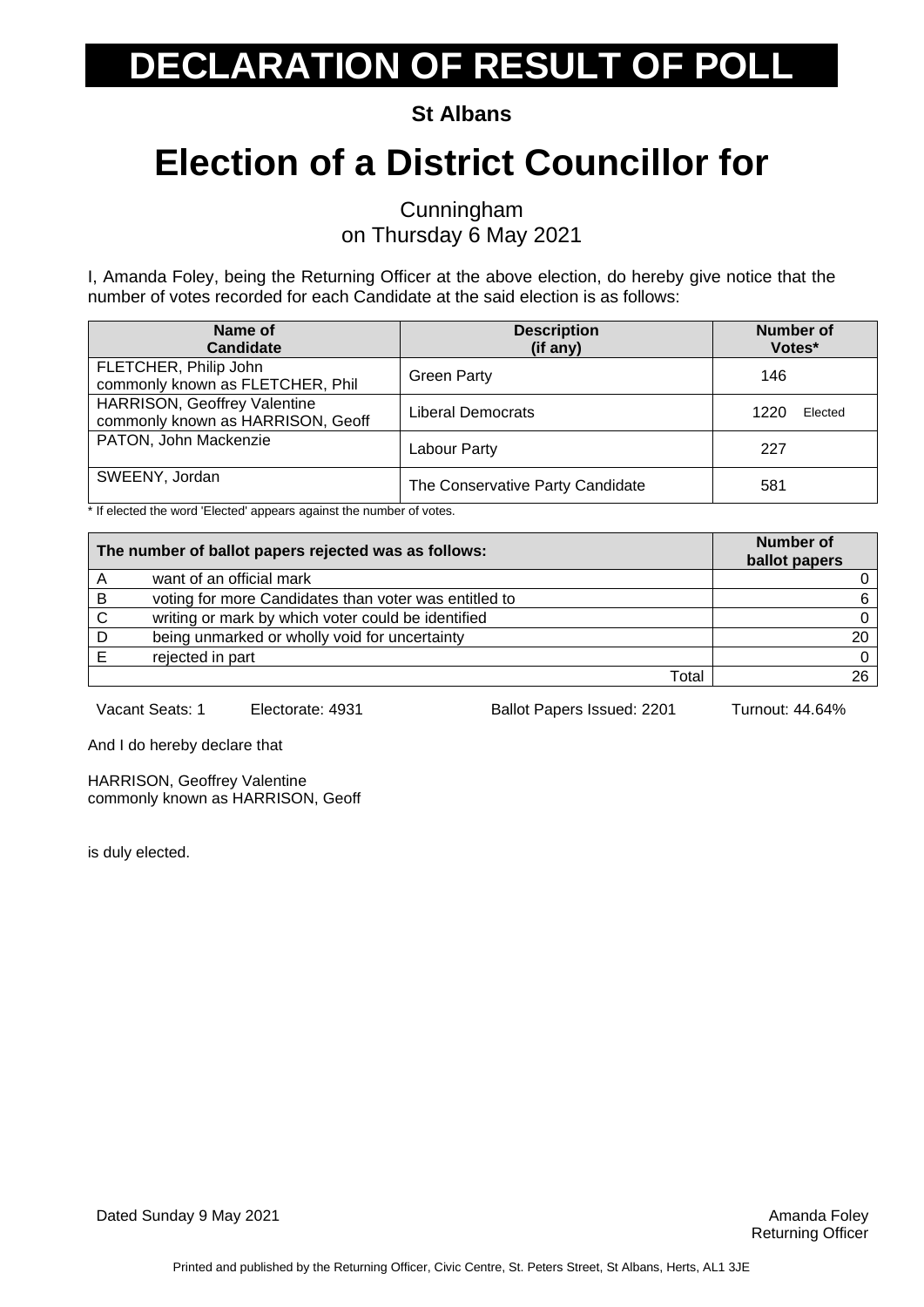**St Albans**

## **Election of a District Councillor for**

Harpenden East on Thursday 6 May 2021

I, Amanda Foley, being the Returning Officer at the above election, do hereby give notice that the number of votes recorded for each Candidate at the said election is as follows:

| Name of<br><b>Candidate</b>                                        | <b>Description</b><br>(if any)   | Number of<br>Votes* |
|--------------------------------------------------------------------|----------------------------------|---------------------|
| <b>CLARKE, Eleanor Elizabeth</b>                                   | Labour Party                     | 263                 |
| DE KORT, Paul David                                                | <b>Liberal Democrats</b>         | 993<br>Elected      |
| <b>FOSTER, Paul Guy</b>                                            | The Conservative Party Candidate | 817                 |
| GILL, James Nathaniel                                              | Labour Party                     | 228                 |
| LIVER, Philippa Jane<br>commonly known as LIVER, Pip               | Liberal Democrats                | 1100<br>Elected     |
| <b>STEPHENS, Matthew David</b><br>commonly known as STEPHENS, Matt | The Conservative Party Candidate | 935                 |
| THOMAS, Dorothy Mary<br>commonly known as THOMAS, Dee              | <b>Green Party</b>               | 184                 |
| <b>TROUGHTON, Angela</b>                                           | <b>Green Party</b>               | 189                 |

\* If elected the word 'Elected' appears against the number of votes.

| The number of ballot papers rejected was as follows: |                                                       | <b>Number of</b><br>ballot papers |
|------------------------------------------------------|-------------------------------------------------------|-----------------------------------|
| A                                                    | want of an official mark                              |                                   |
| В                                                    | voting for more Candidates than voter was entitled to |                                   |
| C                                                    | writing or mark by which voter could be identified    |                                   |
|                                                      | being unmarked or wholly void for uncertainty         | 20                                |
|                                                      | rejected in part                                      |                                   |
|                                                      | Total                                                 |                                   |

Vacant Seats: 2 Electorate: 5580 Ballot Papers Issued: 2498 Turnout: 44.77%

And I do hereby declare that

Paul David DeKort Phillipa Jane Liver

is duly elected.

Dated Sunday 9 May 2021 **Amanda Foley Amanda Foley Amanda Foley Amanda Foley Amanda Foley**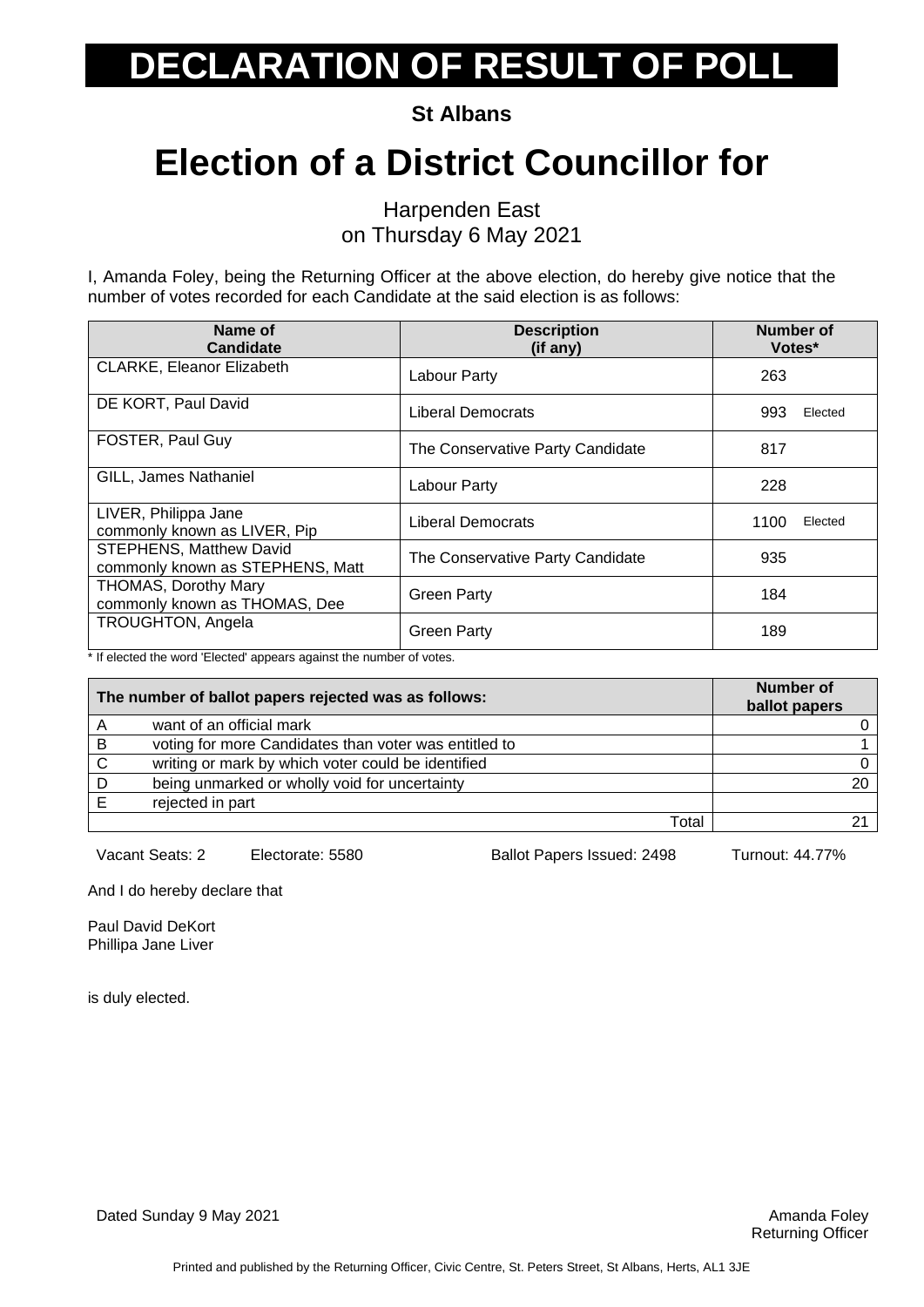**St Albans**

### **Election of a District Councillor for**

Harpenden North on Thursday 6 May 2021

I, Amanda Foley, being the Returning Officer at the above election, do hereby give notice that the number of votes recorded for each Candidate at the said election is as follows:

| Name of<br><b>Candidate</b>             | <b>Description</b><br>(if any)   | Number of<br>Votes* |
|-----------------------------------------|----------------------------------|---------------------|
| <b>GRIFFITHS, Susan Margaret Marion</b> | The Conservative Party Candidate | 1005                |
| <b>MORRIS, Tracy Michelle</b>           | <b>Green Party</b>               | 195                 |
| TILLY, Emily Jane                       | Labour Party                     | 149                 |
| <b>WREN, Allison Frances</b>            | <b>Liberal Democrats</b>         | Elected<br>1124     |

\* If elected the word 'Elected' appears against the number of votes.

| The number of ballot papers rejected was as follows: |                                                       | <b>Number of</b><br>ballot papers |
|------------------------------------------------------|-------------------------------------------------------|-----------------------------------|
|                                                      | want of an official mark                              |                                   |
| B                                                    | voting for more Candidates than voter was entitled to |                                   |
| C                                                    | writing or mark by which voter could be identified    |                                   |
|                                                      | being unmarked or wholly void for uncertainty         |                                   |
|                                                      | rejected in part                                      |                                   |
|                                                      | Total                                                 |                                   |

Vacant Seats: 1 Electorate: 5665 Ballot Papers Issued: 2497 Turnout: 44.08%

And I do hereby declare that

WREN, Allison Frances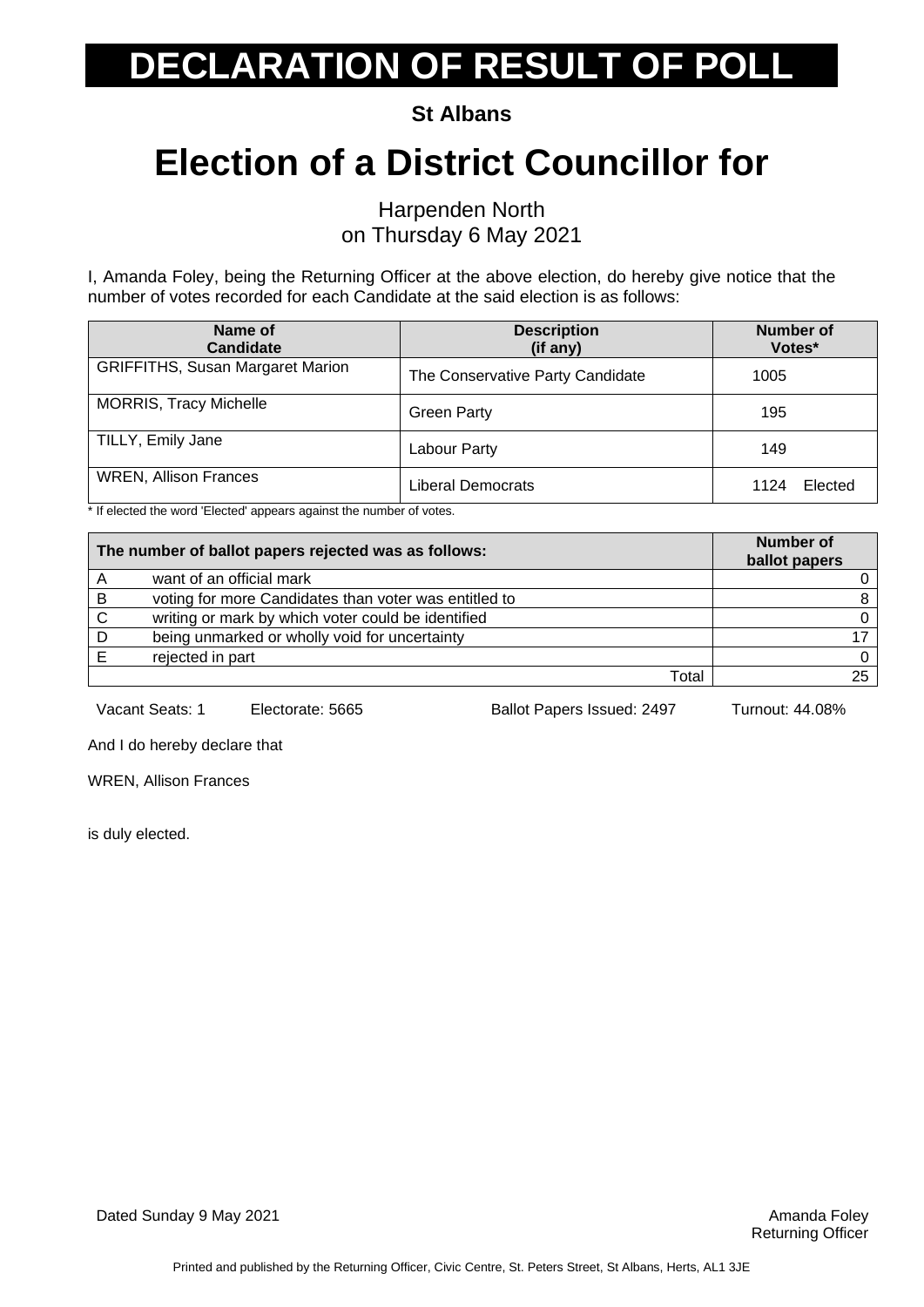**St Albans**

### **Election of a District Councillor for**

Harpenden South on Thursday 6 May 2021

I, Amanda Foley, being the Returning Officer at the above election, do hereby give notice that the number of votes recorded for each Candidate at the said election is as follows:

| Name of<br><b>Candidate</b>                                         | <b>Description</b><br>(if any)   | Number of<br>Votes* |         |
|---------------------------------------------------------------------|----------------------------------|---------------------|---------|
| <b>BEASHEL, Mark Nicholas</b>                                       | The Conservative Party Candidate | 1.317               | Elected |
| <b>BOWSER, Denise De Mattos</b><br>commonly known as BOWSER, Denise | Liberal Democrats                | 536                 |         |
| <b>CREW, David Earnee</b>                                           | Labour Party                     | 229                 |         |
| <b>HERITAGE, David Peter</b>                                        | The Conservative Party Candidate | 1,325               | Elected |
| LIVER, Madeleine Sarah<br>commonly known as LIVER, Maddie           | Liberal Democrats                | 459                 |         |
| SPIRI, Linda Ann                                                    | Labour Party                     | 230                 |         |
| TROUGHTON, Ian                                                      | <b>Green Party</b>               | 170                 |         |
| VINTHER, Nina Mai                                                   | <b>Green Party</b>               | 307                 |         |

\* If elected the word 'Elected' appears against the number of votes.

| The number of ballot papers rejected was as follows: |                                                       | Number of<br>ballot papers |
|------------------------------------------------------|-------------------------------------------------------|----------------------------|
| A                                                    | want of an official mark                              |                            |
| В                                                    | voting for more Candidates than voter was entitled to |                            |
|                                                      | writing or mark by which voter could be identified    |                            |
|                                                      | being unmarked or wholly void for uncertainty         |                            |
|                                                      | rejected in part                                      |                            |
|                                                      | Total                                                 |                            |

Vacant Seats: 2 Electorate: 5430 Ballot Papers Issued: 2421 Turnout: 44.59%

And I do hereby declare that

Mark Nicholas Beashel David Peter Heritage

is duly elected.

Dated Sunday 9 May 2021 **Amanda Foley Amanda Foley Amanda Foley Amanda Foley Amanda Foley**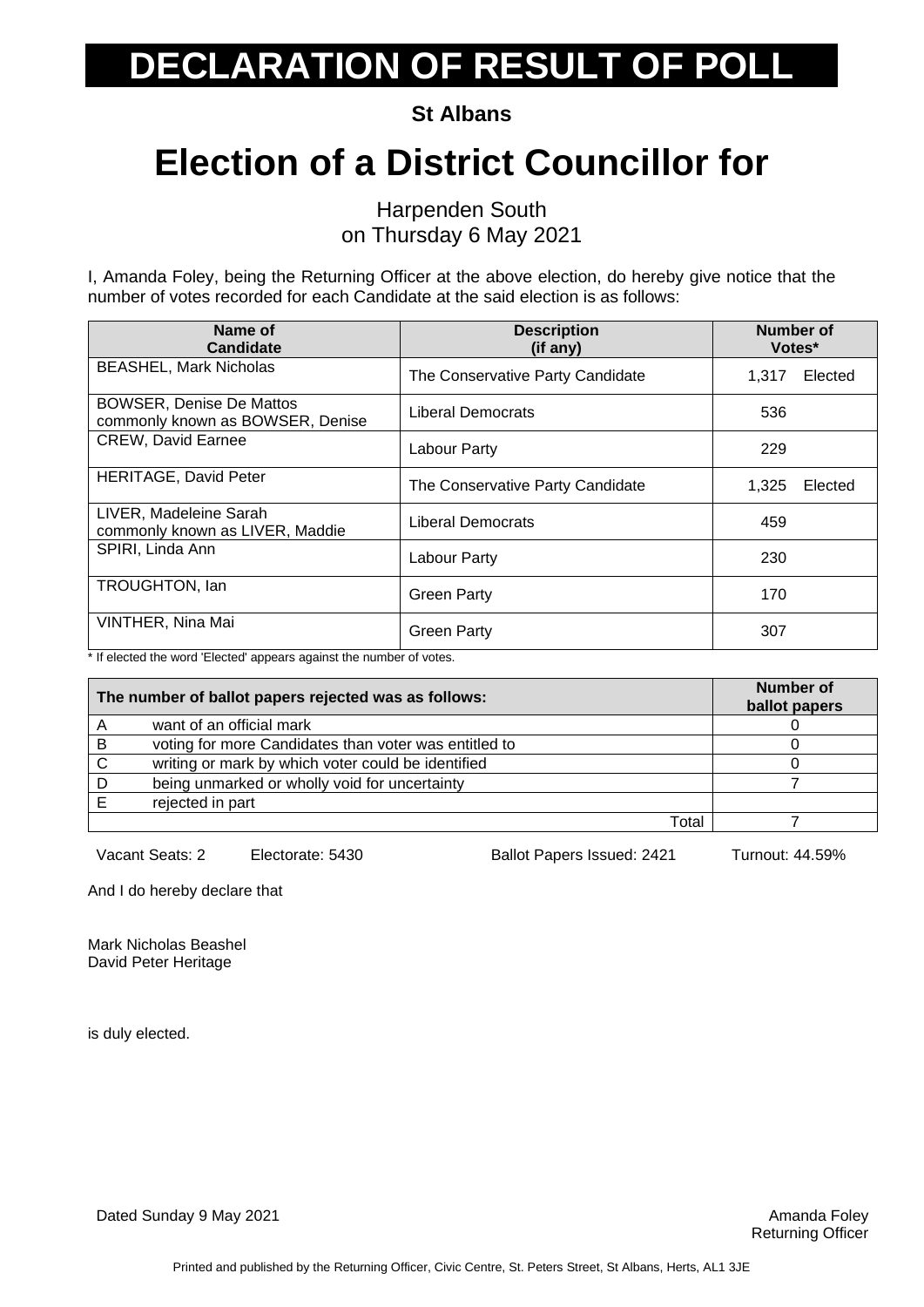**St Albans**

### **Election of a District Councillor for**

Harpenden West on Thursday 6 May 2021

I, Amanda Foley, being the Returning Officer at the above election, do hereby give notice that the number of votes recorded for each Candidate at the said election is as follows:

| Name of<br><b>Candidate</b>                                    | <b>Description</b><br>(if any)   | <b>Number of</b><br>Votes* |
|----------------------------------------------------------------|----------------------------------|----------------------------|
| MADOLE, Rebecca Bernice                                        | Labour Party                     | 233                        |
| PHILLIPS, Jeffrey Kyndon                                       | <b>Liberal Democrats</b>         | 863                        |
| RILEY, Kyle Douglas                                            | <b>Green Party</b>               | 565                        |
| <b>SCRIVEN, Sharon Lisa</b><br>commonly known as SCRIVEN, Lisa | The Conservative Party Candidate | Elected<br>1293            |

If elected the word 'Elected' appears against the number of votes.

| The number of ballot papers rejected was as follows: |                                                       | <b>Number of</b><br>ballot papers |
|------------------------------------------------------|-------------------------------------------------------|-----------------------------------|
|                                                      | want of an official mark                              | 0                                 |
| B                                                    | voting for more Candidates than voter was entitled to |                                   |
| C                                                    | writing or mark by which voter could be identified    | 0                                 |
|                                                      | being unmarked or wholly void for uncertainty         |                                   |
|                                                      | rejected in part                                      | $\Omega$                          |
|                                                      | Total                                                 | 35                                |

Vacant Seats: 1 Electorate: 6125 Ballot Papers Issued: 2989 Turnout: 48.80%

And I do hereby declare that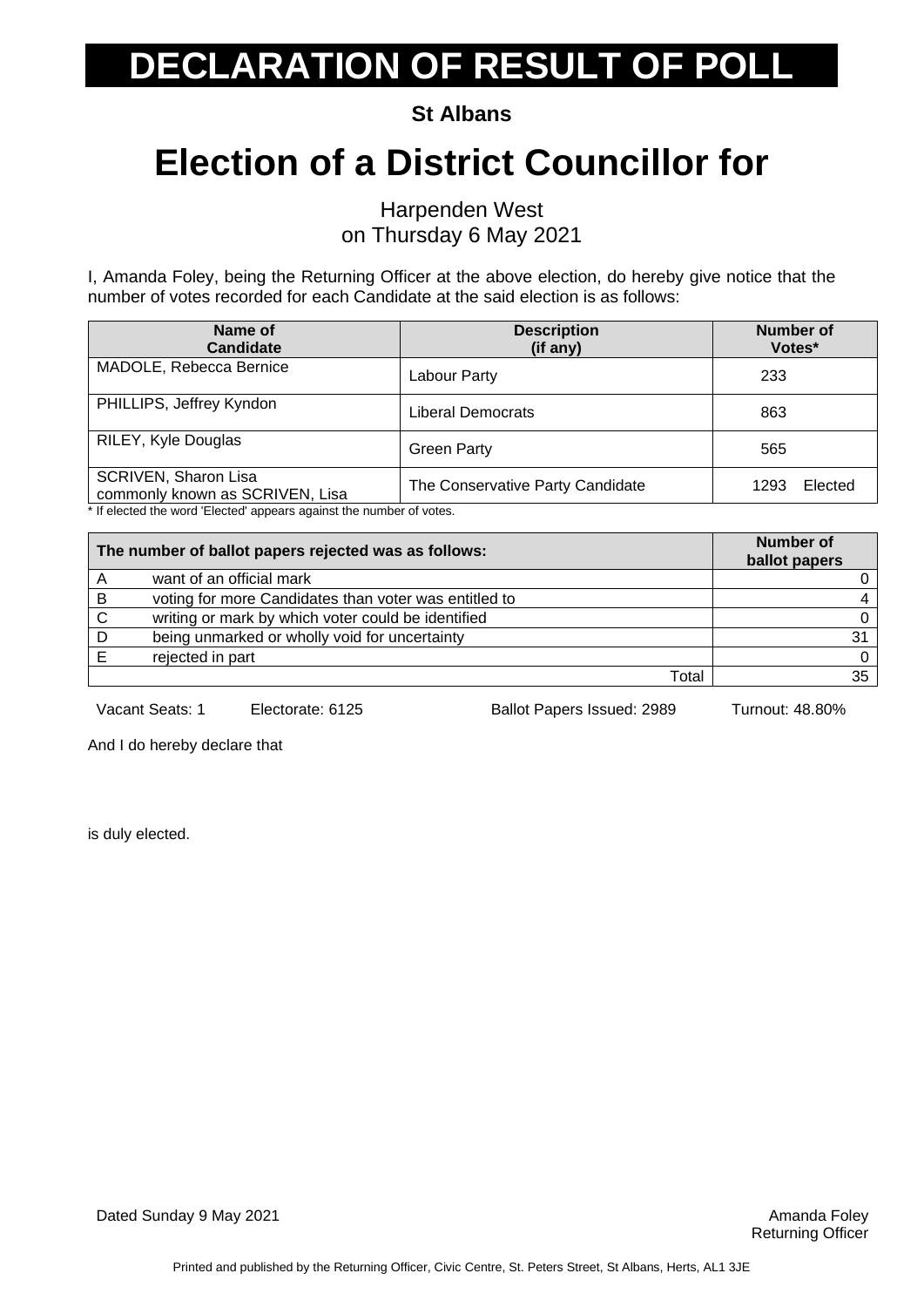**St Albans**

## **Election of a District Councillor for**

London Colney on Thursday 6 May 2021

I, Amanda Foley, being the Returning Officer at the above election, do hereby give notice that the number of votes recorded for each Candidate at the said election is as follows:

| Name of<br>Candidate                                        | <b>Description</b><br>(if any)   | <b>Number of</b><br>Votes* |
|-------------------------------------------------------------|----------------------------------|----------------------------|
| GORDON, Etheldreda Mary<br>commonly known as GORDON, `Dreda | Labour Party                     | 837                        |
| LILLICO, Antony Walter<br>commonly known as LILLICO, Tony   | Liberal Democrats                | 478                        |
| PARK-CROWNE, Mark Stephen Charles                           | <b>Green Party</b>               | 189                        |
| <b>TALLON, Sarah Georgina</b>                               | The Conservative Party Candidate | Elected<br>897             |

\* If elected the word 'Elected' appears against the number of votes.

| The number of ballot papers rejected was as follows: |                                                       | <b>Number of</b><br>ballot papers |
|------------------------------------------------------|-------------------------------------------------------|-----------------------------------|
|                                                      | want of an official mark                              |                                   |
| B                                                    | voting for more Candidates than voter was entitled to |                                   |
| C                                                    | writing or mark by which voter could be identified    |                                   |
|                                                      | being unmarked or wholly void for uncertainty         | 9                                 |
|                                                      | rejected in part                                      |                                   |
|                                                      | Total                                                 |                                   |

Vacant Seats: 1 Electorate: 7271 Ballot Papers Issued: 2418 Turnout: 33.26%

And I do hereby declare that

TALLON, Sarah Georgina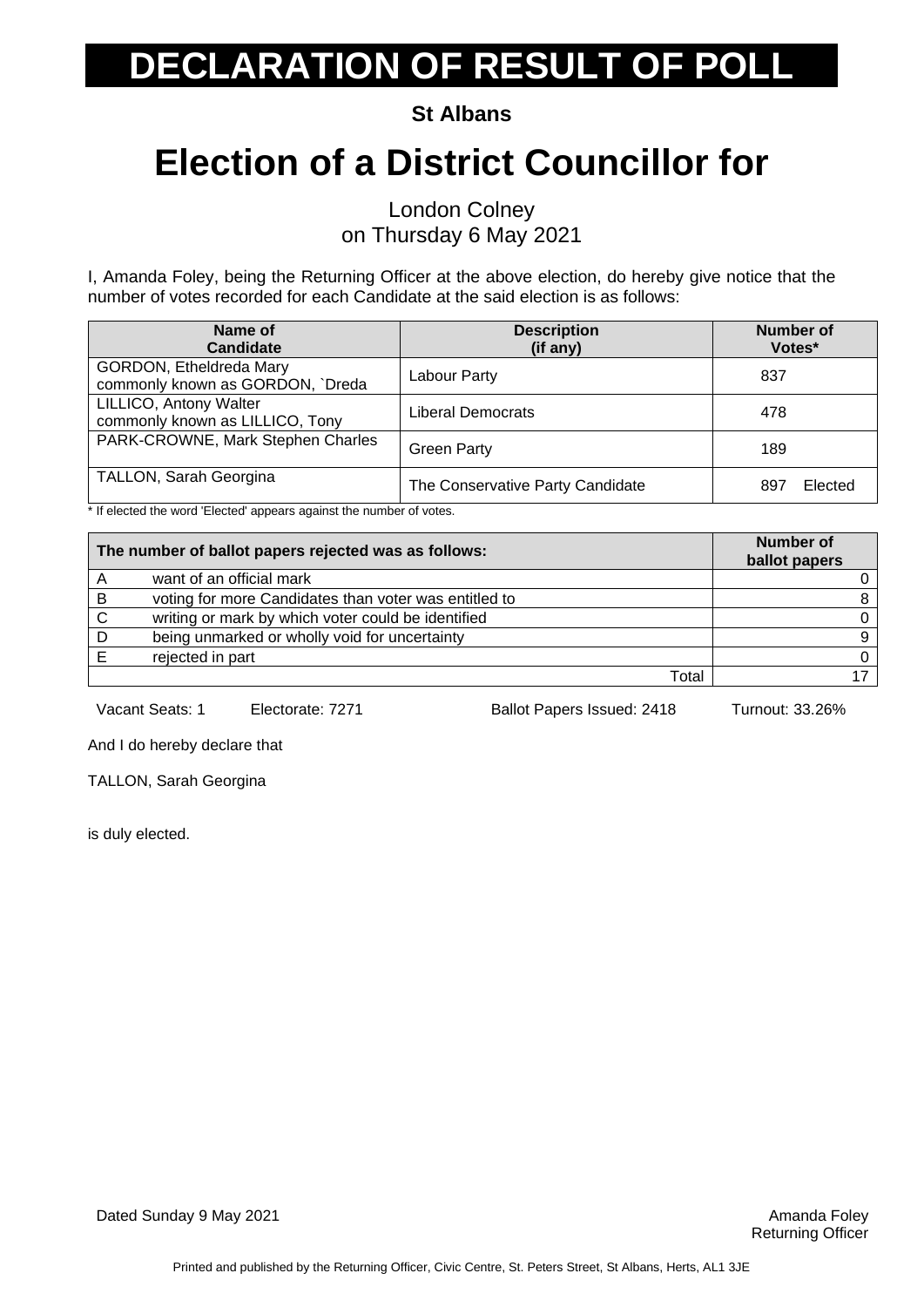**St Albans**

## **Election of a District Councillor for**

Marshalswick North on Thursday 6 May 2021

I, Amanda Foley, being the Returning Officer at the above election, do hereby give notice that the number of votes recorded for each Candidate at the said election is as follows:

| Name of<br><b>Candidate</b>                                    | <b>Description</b><br>(if any)   | <b>Number of</b><br>Votes* |
|----------------------------------------------------------------|----------------------------------|----------------------------|
| DURAN, Guillermo Claudio<br>commonly known as DURAN, Claudio   | The Conservative Party Candidate | 722                        |
| LOMAS, James Richard                                           | <b>Green Party</b>               | 207                        |
| PULLINGER, Nicholas Henry<br>commonly known as PULLINGER, Nick | Labour Party                     | 175                        |
| VISRAM, Rajes<br>commonly known as VISRAM, Raj                 | Liberal Democrats                | Elected<br>1230            |

\* If elected the word 'Elected' appears against the number of votes.

| The number of ballot papers rejected was as follows: |                                                       | <b>Number of</b><br>ballot papers |
|------------------------------------------------------|-------------------------------------------------------|-----------------------------------|
|                                                      | want of an official mark                              |                                   |
| в                                                    | voting for more Candidates than voter was entitled to | 6                                 |
| C                                                    | writing or mark by which voter could be identified    |                                   |
|                                                      | being unmarked or wholly void for uncertainty         | 19                                |
|                                                      | rejected in part                                      |                                   |
|                                                      | Total                                                 |                                   |

Vacant Seats: 1 Electorate: 5155 Ballot Papers Issued: 2359 Turnout: 45.76%

And I do hereby declare that

VISRAM, Rajes commonly known as VISRAM, Raj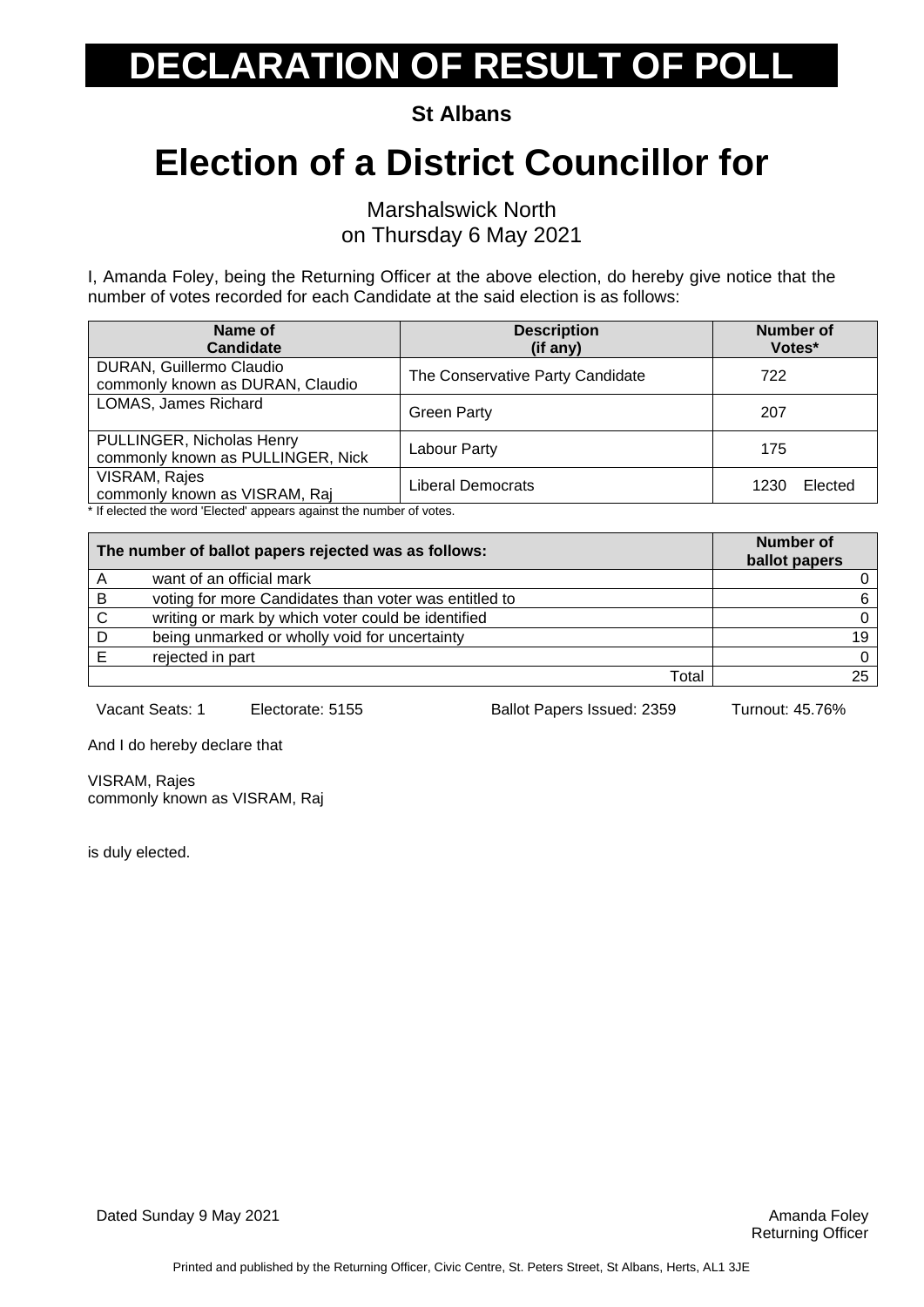**St Albans**

## **Election of a District Councillor for**

Marshalswick South on Thursday 6 May 2021

I, Amanda Foley, being the Returning Officer at the above election, do hereby give notice that the number of votes recorded for each Candidate at the said election is as follows:

| Name of<br><b>Candidate</b>                                    | <b>Description</b><br>(if any)   | <b>Number of</b><br>Votes* |
|----------------------------------------------------------------|----------------------------------|----------------------------|
| <b>BISHARA, Nadia</b>                                          | <b>Green Party</b>               | 269                        |
| GAYGUSUZ, Mehmet<br>commonly known as GAYGUSUZ, Salih          | The Conservative Party Candidate | 899                        |
| <b>GRANT, Iain Charles</b>                                     | Labour Party                     | 207                        |
| JANKOWSKI, William George<br>commonly known as JANKOWSKI, Will | Liberal Democrats                | 1607<br>Elected            |

If elected the word 'Elected' appears against the number of votes.

| The number of ballot papers rejected was as follows: |                                                       | <b>Number of</b><br>ballot papers |
|------------------------------------------------------|-------------------------------------------------------|-----------------------------------|
|                                                      | want of an official mark                              | 0                                 |
| B                                                    | voting for more Candidates than voter was entitled to | 3                                 |
| C                                                    | writing or mark by which voter could be identified    | 0                                 |
|                                                      | being unmarked or wholly void for uncertainty         | 18                                |
|                                                      | rejected in part                                      | 0                                 |
|                                                      | Total                                                 |                                   |

Vacant Seats: 1 Electorate: 5635 Ballot Papers Issued: 3003 Turnout: 53.29%

And I do hereby declare that

JANKOWSKI, William George commonly known as JANKOWSKI, Will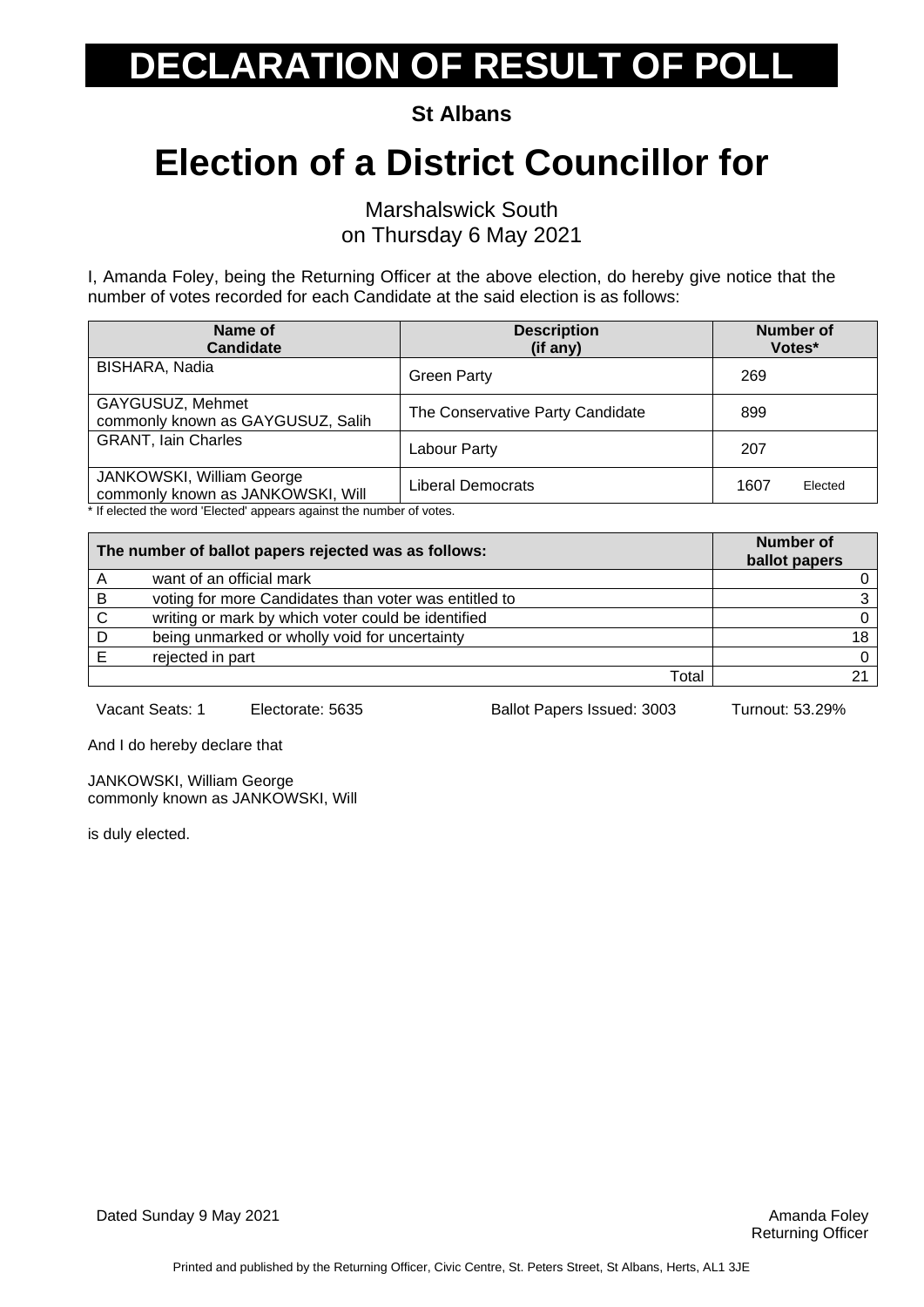**St Albans**

## **Election of a District Councillor for**

Park Street

on Thursday 6 May 2021

I, Amanda Foley, being the Returning Officer at the above election, do hereby give notice that the number of votes recorded for each Candidate at the said election is as follows:

| Name of<br><b>Candidate</b>                              | <b>Description</b><br>(if any)   | <b>Number of</b><br>Votes* |
|----------------------------------------------------------|----------------------------------|----------------------------|
| <b>CURTHOYS, Richard</b>                                 | The Conservative Party Candidate | 946<br>Elected             |
| MCGRATH, Martin Gerard                                   | Labour Party                     | 167                        |
| MOSTYN, Simon Richard<br>commonly known as MOSTYN, Simon | Liberal Democrats                | 807                        |
| SWIFT, Lucy Caroline                                     | <b>Green Party</b>               | 116                        |
| YATES, David John                                        | Independent                      | 616                        |

\* If elected the word 'Elected' appears against the number of votes.

| The number of ballot papers rejected was as follows: |                                                       | Number of<br>ballot papers |
|------------------------------------------------------|-------------------------------------------------------|----------------------------|
|                                                      | want of an official mark                              |                            |
| B                                                    | voting for more Candidates than voter was entitled to |                            |
| C                                                    | writing or mark by which voter could be identified    |                            |
|                                                      | being unmarked or wholly void for uncertainty         |                            |
|                                                      | rejected in part                                      |                            |
|                                                      | Total                                                 |                            |

Vacant Seats: 1 Electorate: 5943 Ballot Papers Issued: 2669 Turnout: 44.91%

And I do hereby declare that

CURTHOYS, Richard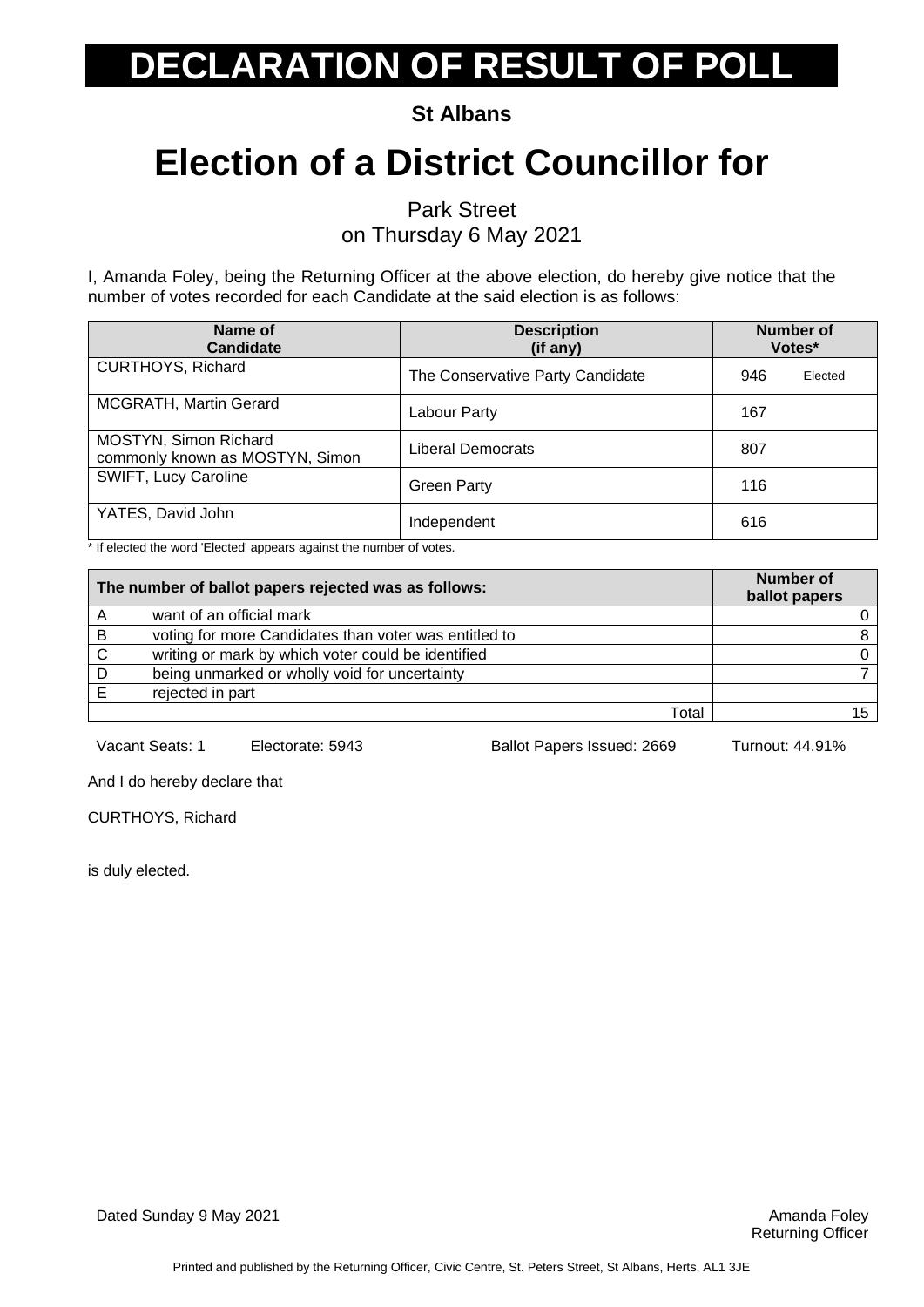**St Albans**

## **Election of a District Councillor for**

Redbourn

on Thursday 6 May 2021

I, Amanda Foley, being the Returning Officer at the above election, do hereby give notice that the number of votes recorded for each Candidate at the said election is as follows:

| Name of<br>Candidate             | <b>Description</b><br>(if any)   | Number of<br>Votes* |
|----------------------------------|----------------------------------|---------------------|
| <b>BROCKWAY, David Gabriel</b>   | <b>Green Party</b>               | 137                 |
| <b>CHAPMAN, Thomas Alexander</b> | The Conservative Party Candidate | Elected<br>1027     |
| GUNSON, Brian Ralph              | Liberal Democrats                | 683                 |
| VEGRO, Symon                     | Labour Party                     | 290                 |

\* If elected the word 'Elected' appears against the number of votes.

| The number of ballot papers rejected was as follows: |                                                       | <b>Number of</b><br>ballot papers |
|------------------------------------------------------|-------------------------------------------------------|-----------------------------------|
|                                                      | want of an official mark                              |                                   |
| B                                                    | voting for more Candidates than voter was entitled to |                                   |
| C                                                    | writing or mark by which voter could be identified    | 0                                 |
|                                                      | being unmarked or wholly void for uncertainty         | 22                                |
|                                                      | rejected in part                                      | 0                                 |
|                                                      | Total                                                 | 26                                |

Vacant Seats: 1 Electorate: 4848 Ballot Papers Issued: 2166 Turnout: 44.68%

And I do hereby declare that

CHAPMAN, Thomas Alexander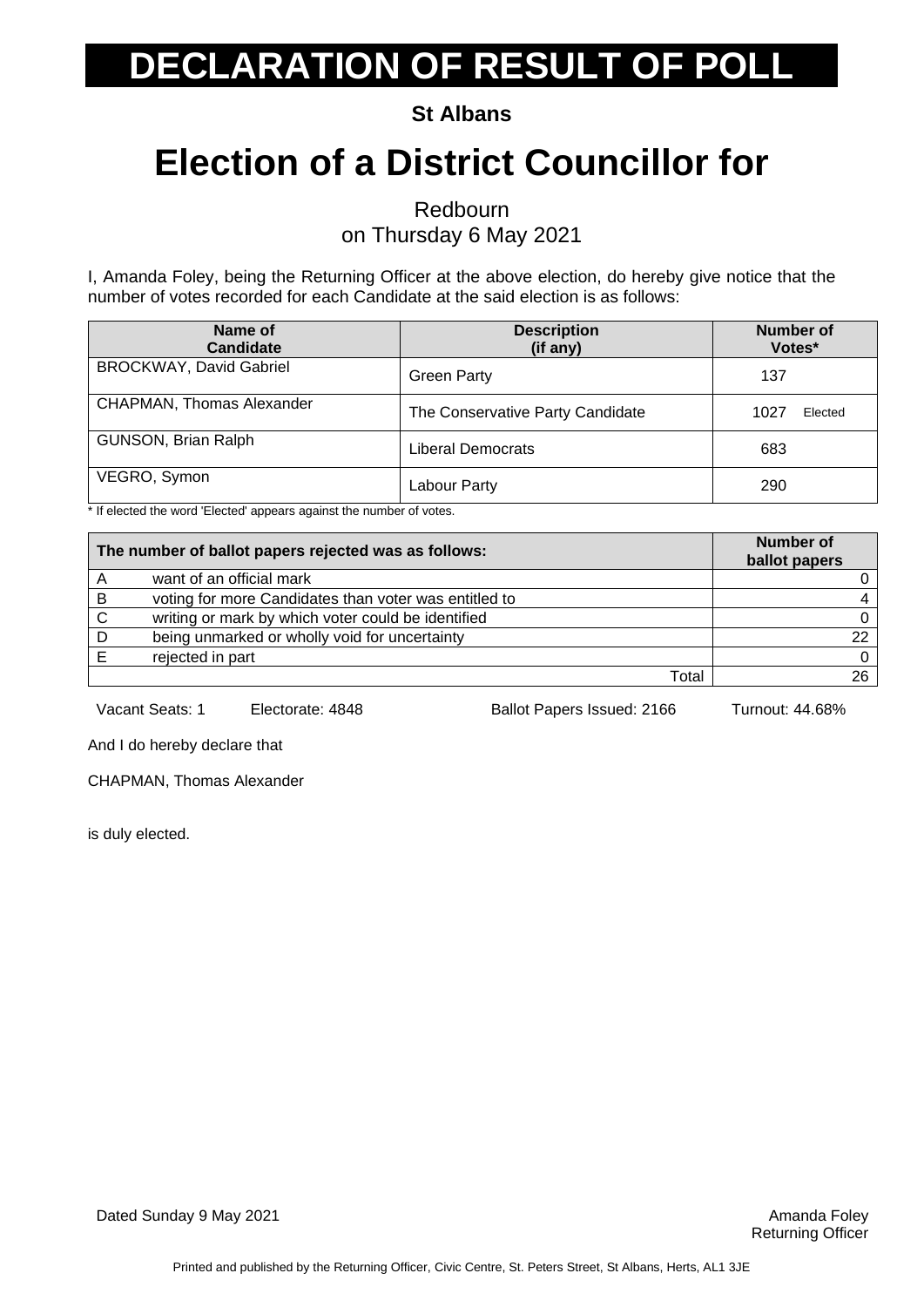**St Albans**

## **Election of a District Councillor for**

Sopwell

on Thursday 6 May 2021

I, Amanda Foley, being the Returning Officer at the above election, do hereby give notice that the number of votes recorded for each Candidate at the said election is as follows:

| Name of<br><b>Candidate</b>    | <b>Description</b><br>(if any)   | <b>Number of</b><br>Votes* |
|--------------------------------|----------------------------------|----------------------------|
| <b>BAKER, Lesley Charlotte</b> | <b>Green Party</b>               | 165                        |
| DEVI, Susan                    | The Conservative Party Candidate | 398                        |
| SHAMSHER, Sarwar               | <b>Liberal Democrats</b>         | 1492<br>Elected            |
| SMITH, Janet                   | Labour Party                     | 528                        |

\* If elected the word 'Elected' appears against the number of votes.

| The number of ballot papers rejected was as follows: |                                                       | <b>Number of</b><br>ballot papers |
|------------------------------------------------------|-------------------------------------------------------|-----------------------------------|
|                                                      | want of an official mark                              |                                   |
| B                                                    | voting for more Candidates than voter was entitled to | 9                                 |
| C                                                    | writing or mark by which voter could be identified    | 0                                 |
|                                                      | being unmarked or wholly void for uncertainty         | 22                                |
|                                                      | rejected in part                                      | 0                                 |
|                                                      | Total                                                 |                                   |

Vacant Seats: 1 Electorate: 5502 Ballot Papers Issued: 2615 Turnout: 47.53%

And I do hereby declare that

SHAMSHER, Sarwar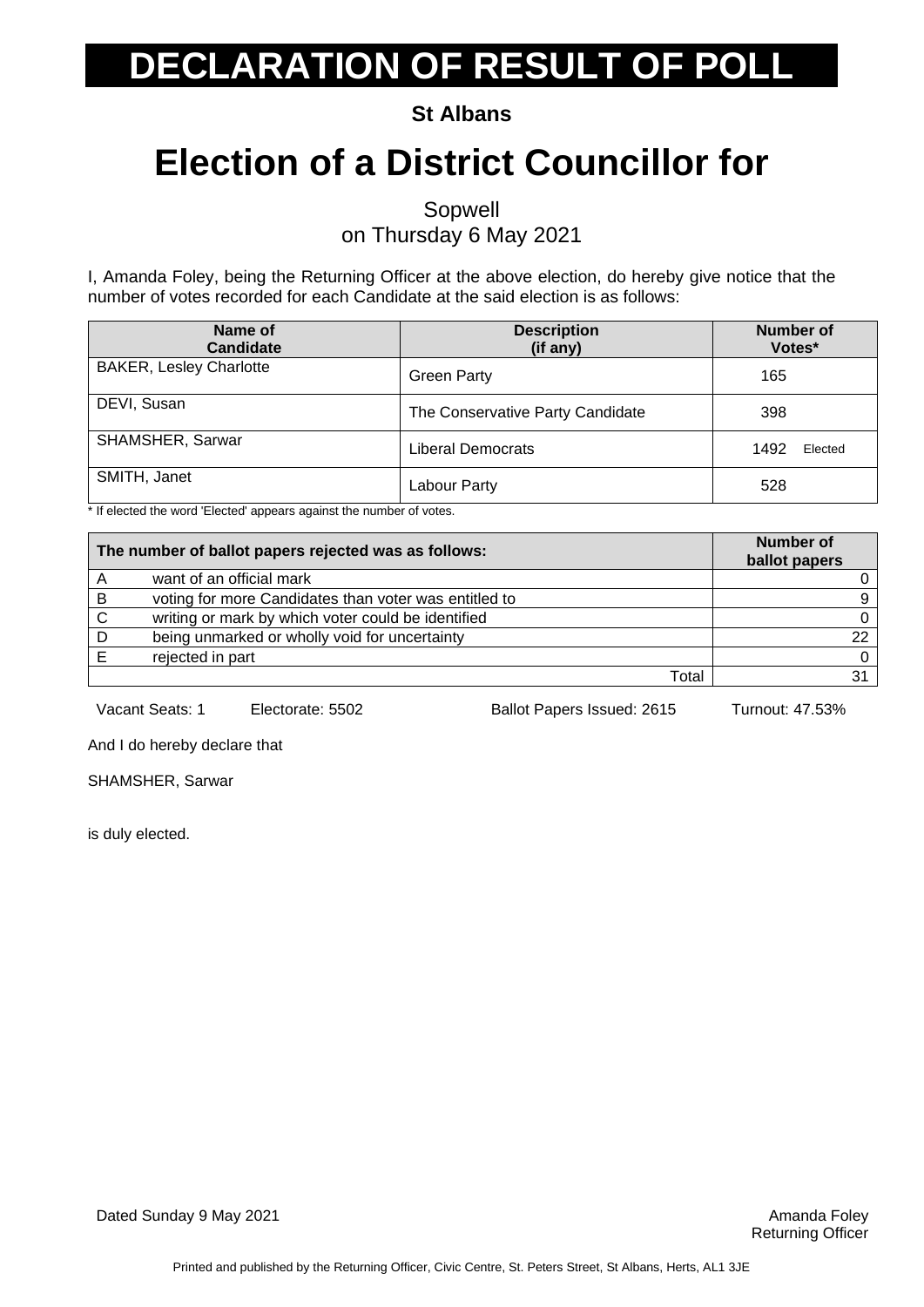**St Albans**

## **Election of a District Councillor for**

St Peters

on Thursday 6 May 2021

I, Amanda Foley, being the Returning Officer at the above election, do hereby give notice that the number of votes recorded for each Candidate at the said election is as follows:

| Name of<br><b>Candidate</b>                                   | <b>Description</b><br>(if any)   | <b>Number of</b><br>Votes* |
|---------------------------------------------------------------|----------------------------------|----------------------------|
| <b>BAILEY, Edward Luke</b><br>commonly known as BAILEY, Ed    | Labour Party                     | 509                        |
| CALLÉ, Georgina Elizabeth<br>commonly known as CALLÉ, Georgie | The Conservative Party Candidate | 650                        |
| GROVER, Simon Jonathan                                        | <b>Green Party</b>               | Elected<br>1719            |

\* If elected the word 'Elected' appears against the number of votes.

| The number of ballot papers rejected was as follows: |                                                       | <b>Number of</b><br>ballot papers |
|------------------------------------------------------|-------------------------------------------------------|-----------------------------------|
|                                                      | want of an official mark                              |                                   |
| B                                                    | voting for more Candidates than voter was entitled to |                                   |
| C                                                    | writing or mark by which voter could be identified    |                                   |
|                                                      | being unmarked or wholly void for uncertainty         | 31                                |
|                                                      | rejected in part                                      |                                   |
|                                                      | Total                                                 |                                   |

Vacant Seats: 1 Electorate: 6693 Ballot Papers Issued: 2911 Turnout: 43.49%

And I do hereby declare that

GROVER, Simon Jonathan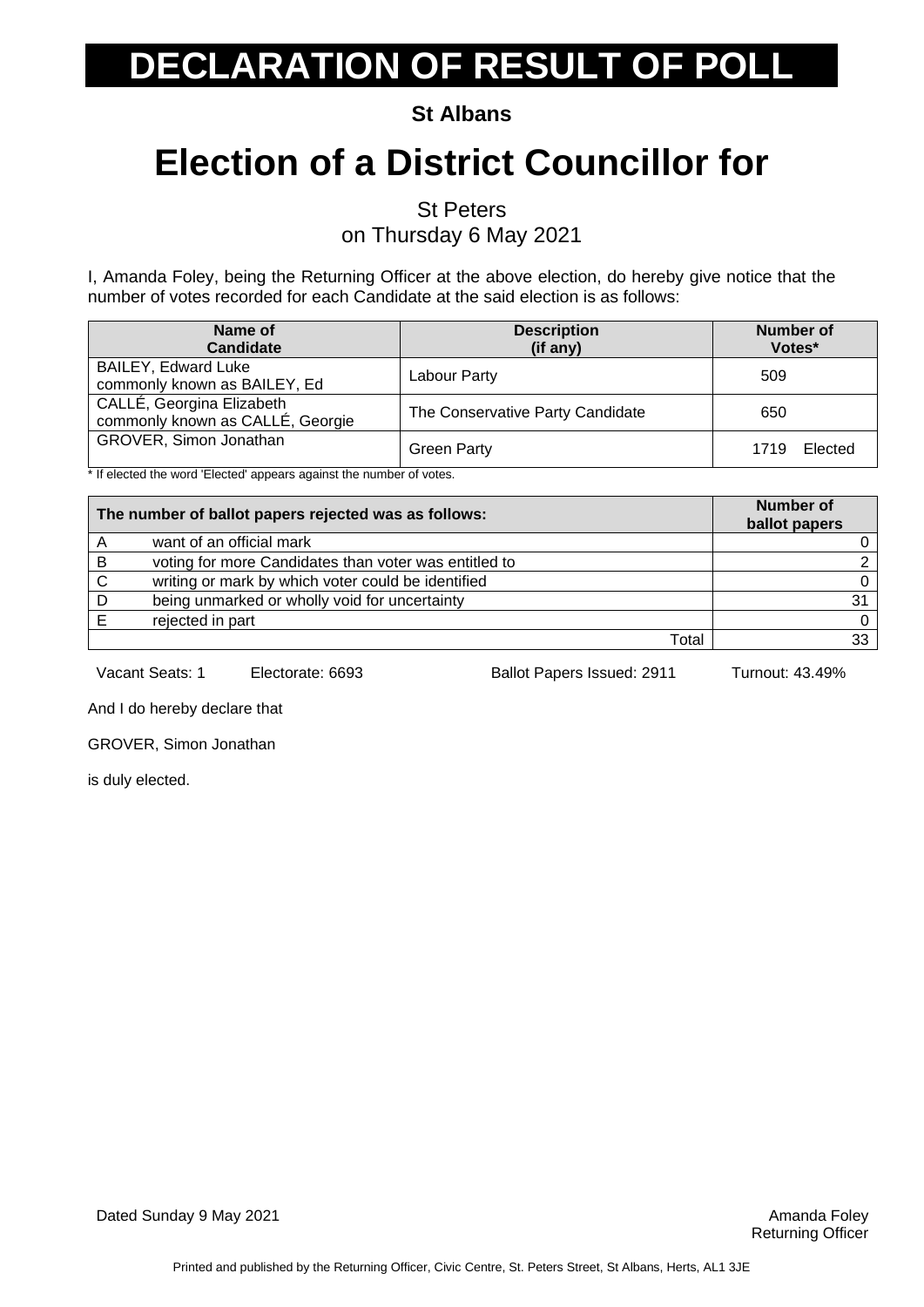**St Albans**

## **Election of a District Councillor for**

St Stephen on Thursday 6 May 2021

I, Amanda Foley, being the Returning Officer at the above election, do hereby give notice that the number of votes recorded for each Candidate at the said election is as follows:

| Name of<br><b>Candidate</b>                                              | <b>Description</b><br>(if any)   | <b>Number of</b><br>Votes* |
|--------------------------------------------------------------------------|----------------------------------|----------------------------|
| <b>BAINBRIDGE, Nicholas George</b><br>commonly known as BAINBRIDGE, Nick | <b>Green Party</b>               | 125                        |
| <b>BLACKWELL, Janet Elizabeth</b>                                        | Labour Party                     | 102                        |
| JACOB, Aaron Steven Edward                                               | The Conservative Party Candidate | Elected<br>1.177           |
| SMITH, Alison Macgregor                                                  | Liberal Democrats                | 1,120                      |

\* If elected the word 'Elected' appears against the number of votes.

| The number of ballot papers rejected was as follows: |                                                       | <b>Number of</b><br>ballot papers |
|------------------------------------------------------|-------------------------------------------------------|-----------------------------------|
|                                                      | want of an official mark                              |                                   |
| B                                                    | voting for more Candidates than voter was entitled to |                                   |
| C                                                    | writing or mark by which voter could be identified    | 0                                 |
|                                                      | being unmarked or wholly void for uncertainty         | 38                                |
|                                                      | rejected in part                                      |                                   |
|                                                      | Total                                                 |                                   |

Vacant Seats: 1 Electorate: 5482 Ballot Papers Issued: 2563 Turnout: 46.75%

And I do hereby declare that

Aaron Steven Edward Jacob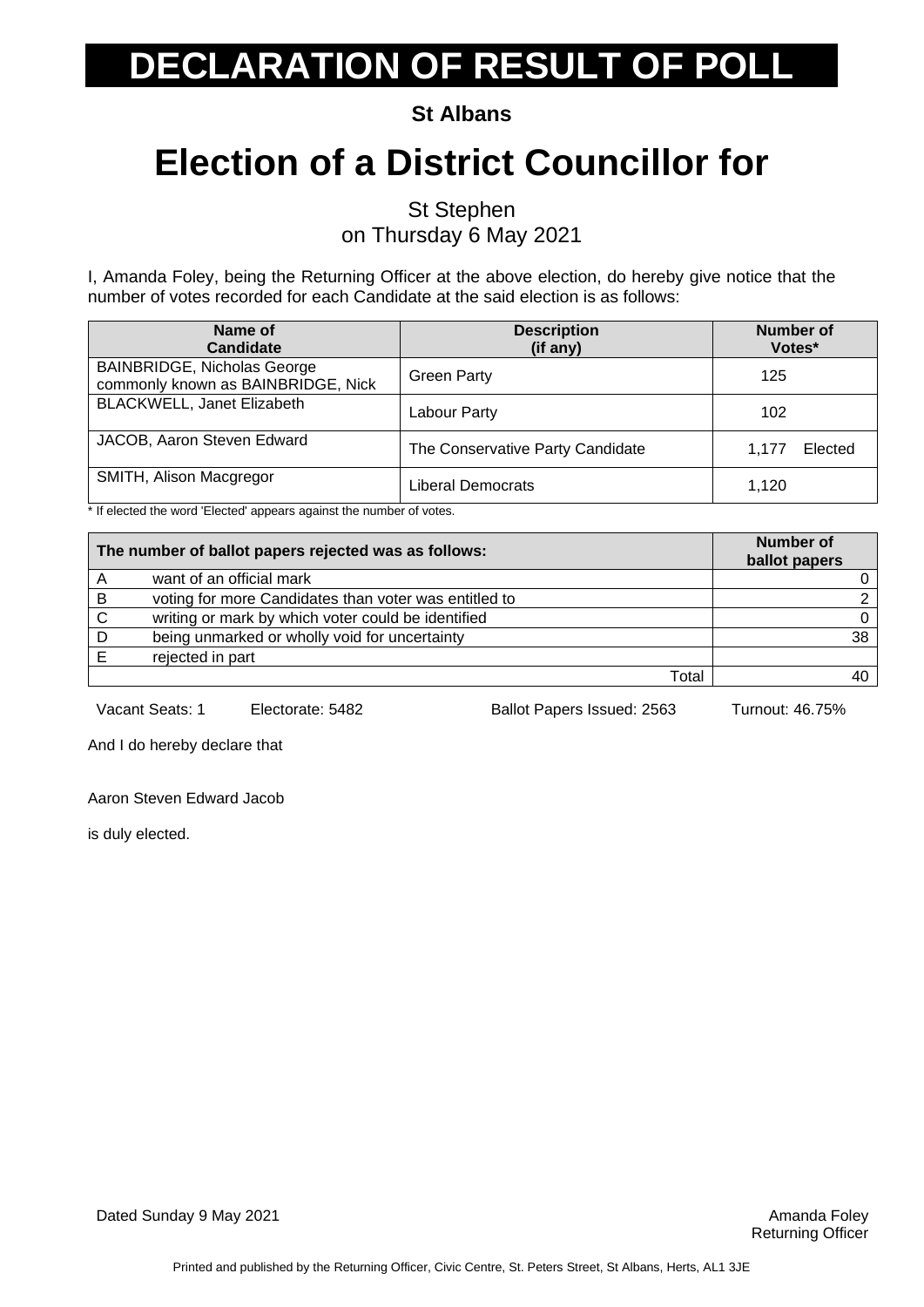**St Albans**

## **Election of a District Councillor for**

Verulam

on Thursday 6 May 2021

I, Amanda Foley, being the Returning Officer at the above election, do hereby give notice that the number of votes recorded for each Candidate at the said election is as follows:

| Name of<br><b>Candidate</b>                                                                                                          | <b>Description</b><br>(if any)   | Number of<br>Votes* |
|--------------------------------------------------------------------------------------------------------------------------------------|----------------------------------|---------------------|
| <b>BUTCHART, Andrew Scot</b>                                                                                                         | Reform UK                        | 36                  |
| <b>CHESTER, Laurence Stuart</b>                                                                                                      | Labour Party                     | 134                 |
| DAVIES, Christopher Gareth Edward<br>commonly known as DAVIES, Chris                                                                 | Liberal Democrats                | Elected<br>1888     |
| HARISHA-CLARK, Alexandra Faika<br>commonly known as CLARK, Alex                                                                      | The Conservative Party Candidate | 898                 |
| WHITTOME, Candida Jane<br>commonly known as WHITTOME, Candy<br>t If also to discussed 'Elected' concern conjunt the number of ustant | <b>Green Party</b>               | 173                 |

If elected the word 'Elected' appears against the number of votes.

|   | The number of ballot papers rejected was as follows:  | Number of<br>ballot papers |
|---|-------------------------------------------------------|----------------------------|
|   | want of an official mark                              |                            |
| B | voting for more Candidates than voter was entitled to |                            |
| C | writing or mark by which voter could be identified    |                            |
|   | being unmarked or wholly void for uncertainty         | 37                         |
|   | rejected in part                                      |                            |
|   | Total                                                 |                            |

Vacant Seats: 1 Electorate: 5680 Ballot Papers Issued: 3170 Turnout: 55.81%

And I do hereby declare that

DAVIES, Christopher Gareth Edward commonly known as DAVIES, Chris